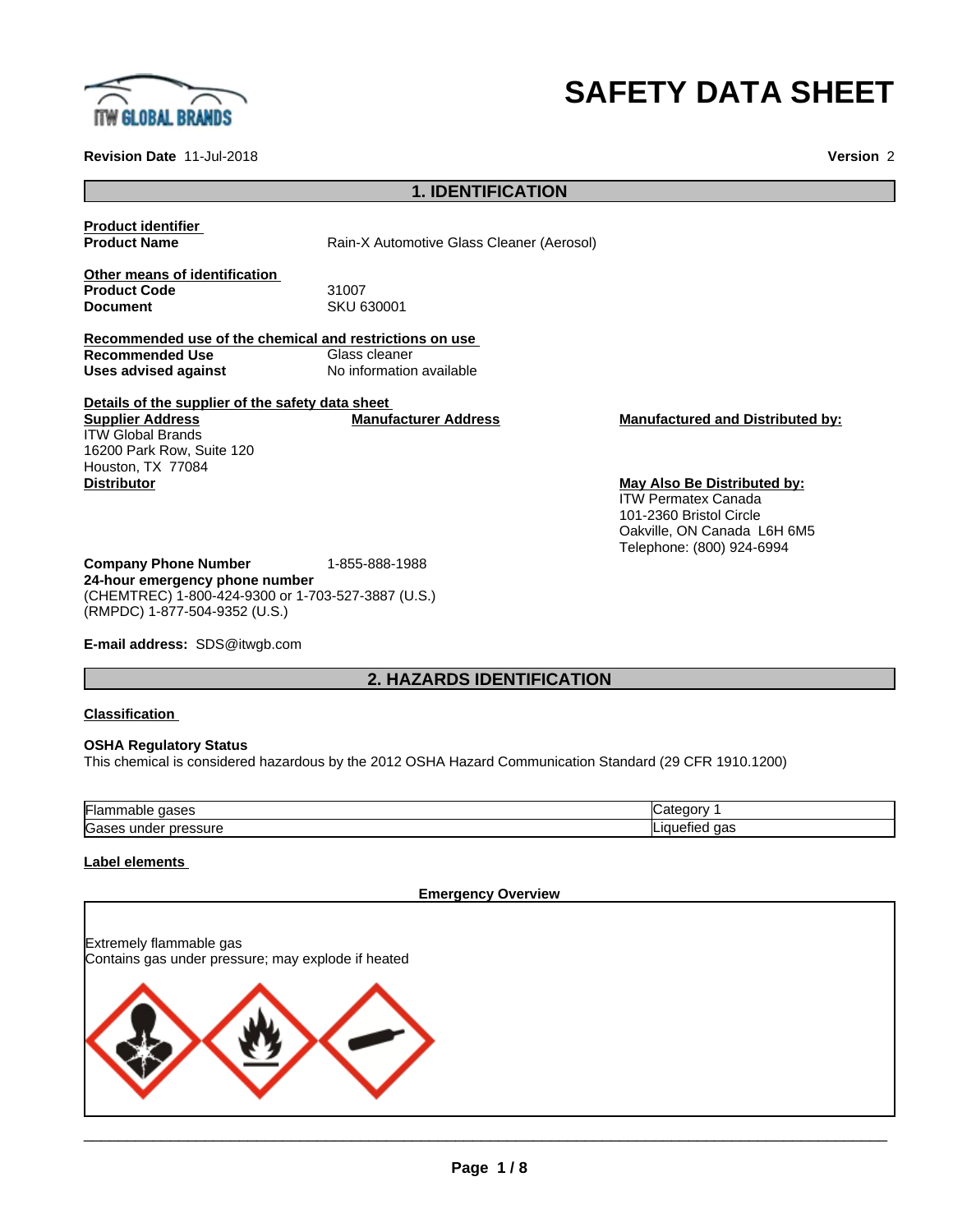#### **Appearance** White **Physical state** Flammable Aerosol Liquid **Odor** Alcohol

 $\overline{\phantom{a}}$  ,  $\overline{\phantom{a}}$  ,  $\overline{\phantom{a}}$  ,  $\overline{\phantom{a}}$  ,  $\overline{\phantom{a}}$  ,  $\overline{\phantom{a}}$  ,  $\overline{\phantom{a}}$  ,  $\overline{\phantom{a}}$  ,  $\overline{\phantom{a}}$  ,  $\overline{\phantom{a}}$  ,  $\overline{\phantom{a}}$  ,  $\overline{\phantom{a}}$  ,  $\overline{\phantom{a}}$  ,  $\overline{\phantom{a}}$  ,  $\overline{\phantom{a}}$  ,  $\overline{\phantom{a}}$ 

#### **Precautionary Statements - Prevention**

Keep away from heat/sparks/open flames/hot surfaces. - No smoking

Eliminate all ignition sources if safe to do so Leaking gas fire: Do not extinguish, unless leak can be stopped safely

#### **Precautionary Statements - Storage**

Store in a well-ventilated place

#### **Precautionary Statements - Disposal**

Dispose of contents/container to an approved waste disposal plant

#### **Hazards not otherwise classified (HNOC)**

Not applicable

#### **Other Information**

- Causes mild skin irritation

#### **3. COMPOSITION/INFORMATION ON INGREDIENTS**

#### **Substance(s)**

| <b>Chemical Name</b>    | <b>CAS No</b> | Weight-%   |
|-------------------------|---------------|------------|
| Deionized Water         | 7732-18-5     | $60 - 100$ |
| Liquefied Petroleum Gas | 68476-86-8    | - 5        |
| Isopropanol             | 67-63-0       | - 5        |
| 2-Butoxvethanol         | 111-76-2      | . .        |

# **4. FIRST AID MEASURES**

# **Description of first aid measures General advice** Get medical advice/attention if you feel unwell. **Eye contact IF IN EYES: Rinse cautiously with water for several minutes. Remove contact lenses, if** present and easy to do. Continue rinsing. If eye irritation persists: Get medical advice/attention. **Skin contact** IF ON SKIN:. Wash skin with soap and water. If skin irritation persists, call a physician. Take off contaminated clothing and wash before reuse. **Inhalation** IF INHALED: Remove victim to fresh air and keep at rest in a position comfortable for breathing. If symptoms persist, call a physician. **Ingestion IF SWALLOWED:.** Do NOT induce vomiting. Never give anything by mouth to an unconscious person. Call a physician. **Self-protection of the first aider** Ensure that medical personnel are aware of the material(s) involved and take precautions to protect themselves. **Most important symptoms and effects, both acute and delayed Symptoms** See section 2 for more information. **Indication of any immediate medical attention and special treatment needed Note to physicians** Treat symptomatically.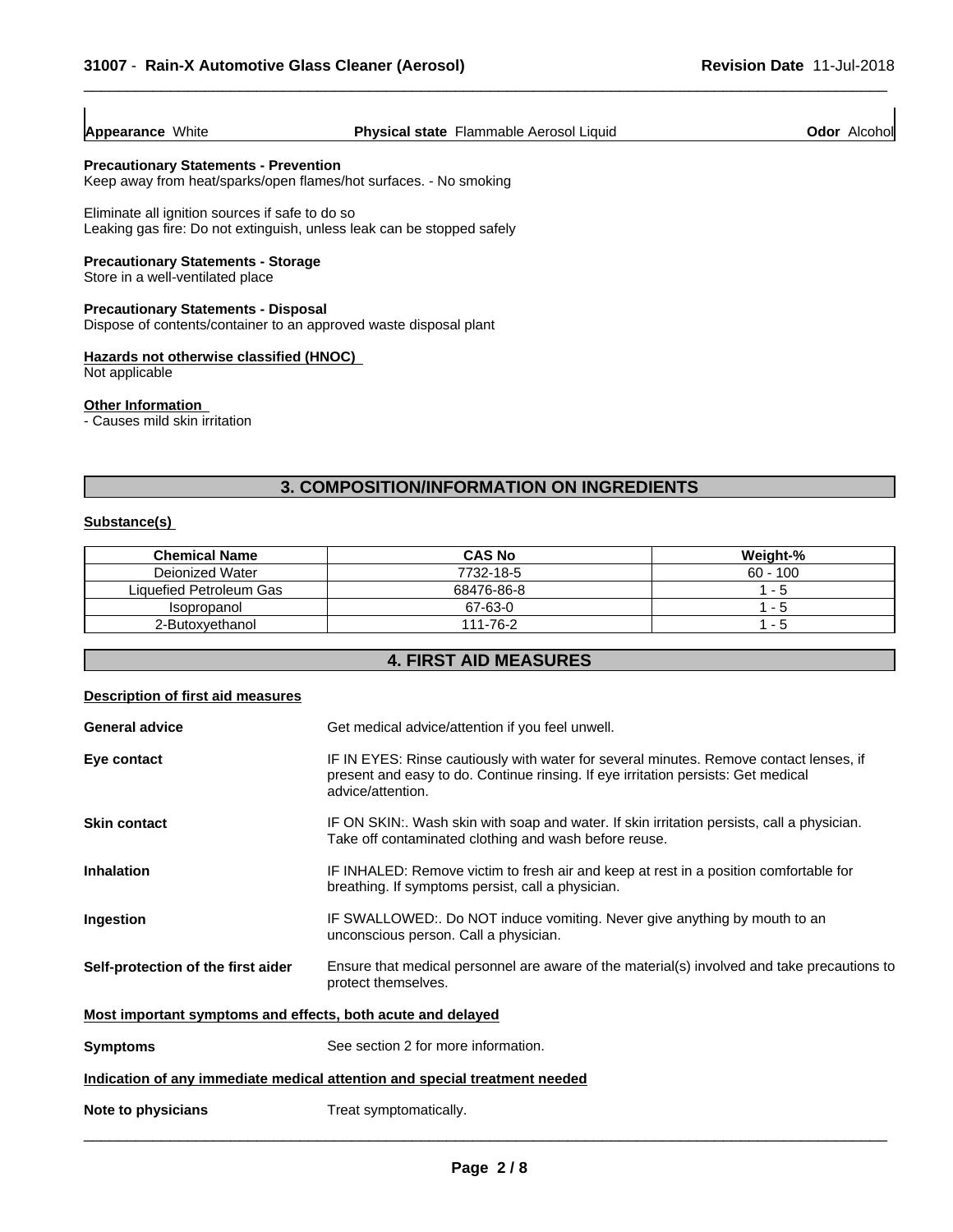# **5. FIRE-FIGHTING MEASURES**

 $\overline{\phantom{a}}$  ,  $\overline{\phantom{a}}$  ,  $\overline{\phantom{a}}$  ,  $\overline{\phantom{a}}$  ,  $\overline{\phantom{a}}$  ,  $\overline{\phantom{a}}$  ,  $\overline{\phantom{a}}$  ,  $\overline{\phantom{a}}$  ,  $\overline{\phantom{a}}$  ,  $\overline{\phantom{a}}$  ,  $\overline{\phantom{a}}$  ,  $\overline{\phantom{a}}$  ,  $\overline{\phantom{a}}$  ,  $\overline{\phantom{a}}$  ,  $\overline{\phantom{a}}$  ,  $\overline{\phantom{a}}$ 

#### **Suitable extinguishing media**

Dry chemical, CO2, sand, earth, water spray or regular foam

**Unsuitable extinguishing media** None

#### **Specific hazards arising from the chemical**

Contents under pressure and can explode when exposed to heat or flames. Will not burn or support combustion.

#### **Explosion data**

| <b>Sensitivity to Mechanical Impact</b> | None. |
|-----------------------------------------|-------|
| <b>Sensitivity to Static Discharge</b>  | None. |

#### **Protective equipment and precautions for firefighters**

As in any fire, wear self-contained breathing apparatus pressure-demand, MSHA/NIOSH (approved or equivalent) and full protective gear.

# **6. ACCIDENTAL RELEASE MEASURES**

#### **Personal precautions, protective equipment and emergency procedures**

| Remove all sources of ignition. Ensure adequate ventilation, especially in confined areas.<br><b>Personal precautions</b><br>Do not puncture or incinerate cans. Contents under pressure. Use personal protective<br>equipment as required. |                                                                                                                                                                                                                                                                                                                                                                                                                                                                             |  |  |  |  |
|---------------------------------------------------------------------------------------------------------------------------------------------------------------------------------------------------------------------------------------------|-----------------------------------------------------------------------------------------------------------------------------------------------------------------------------------------------------------------------------------------------------------------------------------------------------------------------------------------------------------------------------------------------------------------------------------------------------------------------------|--|--|--|--|
| <b>Environmental precautions</b>                                                                                                                                                                                                            |                                                                                                                                                                                                                                                                                                                                                                                                                                                                             |  |  |  |  |
| <b>Environmental precautions</b>                                                                                                                                                                                                            | See section 12 for additional ecological information.                                                                                                                                                                                                                                                                                                                                                                                                                       |  |  |  |  |
| Methods and material for containment and cleaning up                                                                                                                                                                                        |                                                                                                                                                                                                                                                                                                                                                                                                                                                                             |  |  |  |  |
| <b>Methods for containment</b>                                                                                                                                                                                                              | Prevent further leakage or spillage if safe to do so.                                                                                                                                                                                                                                                                                                                                                                                                                       |  |  |  |  |
| Collect spillage. Ensure adequate ventilation. Soak up with inert absorbent material. Sweep<br>Methods for cleaning up<br>up and shovel into suitable containers for disposal.                                                              |                                                                                                                                                                                                                                                                                                                                                                                                                                                                             |  |  |  |  |
| Prevention of secondary hazards                                                                                                                                                                                                             | Clean contaminated objects and areas thoroughly observing environmental regulations.                                                                                                                                                                                                                                                                                                                                                                                        |  |  |  |  |
|                                                                                                                                                                                                                                             | 7. HANDLING AND STORAGE                                                                                                                                                                                                                                                                                                                                                                                                                                                     |  |  |  |  |
| <b>Precautions for safe handling</b>                                                                                                                                                                                                        |                                                                                                                                                                                                                                                                                                                                                                                                                                                                             |  |  |  |  |
| Advice on safe handling                                                                                                                                                                                                                     | Use only in well-ventilated areas. Do not puncture or incinerate cans. Contents under<br>pressure. Handle in accordance with good industrial hygiene and safety practice. Avoid<br>breathing vapors or mists. Wash thoroughly after handling. Use personal protective<br>equipment as required. Avoid contact with eyes. Do not puncture or incinerate cans. Do not<br>stick pin or any other sharp object into opening on top of can. Avoid contact with skin and<br>eyes. |  |  |  |  |
| Conditions for safe storage, including any incompatibilities                                                                                                                                                                                |                                                                                                                                                                                                                                                                                                                                                                                                                                                                             |  |  |  |  |
| <b>Storage Conditions</b>                                                                                                                                                                                                                   | Keep in a dry, cool and well-ventilated place. Do not expose to temperatures exceeding 50<br>°C/122 °F. Keep out of the reach of children. Keep away from sunlight, ignition sources and<br>other sources of heat.                                                                                                                                                                                                                                                          |  |  |  |  |
| Incompatible materials                                                                                                                                                                                                                      | None known                                                                                                                                                                                                                                                                                                                                                                                                                                                                  |  |  |  |  |
|                                                                                                                                                                                                                                             | <b>8. EXPOSURE CONTROLS/PERSONAL PROTECTION</b>                                                                                                                                                                                                                                                                                                                                                                                                                             |  |  |  |  |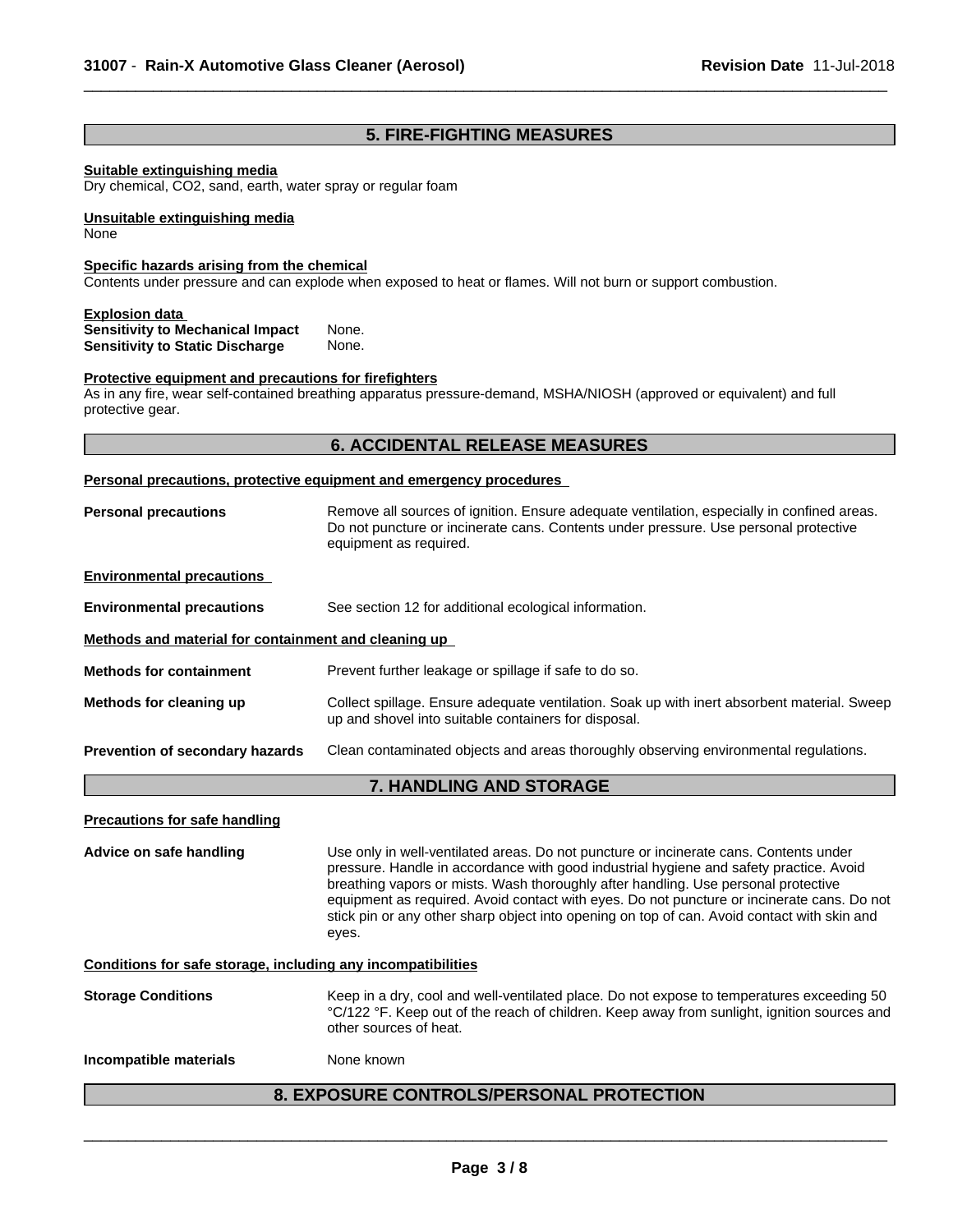#### **Control parameters**

#### **Exposure Guidelines** .

| <b>Chemical Name</b> | <b>ACGIH TLV</b> | <b>OSHA PEL</b>                      | <b>NIOSH IDLH</b>            |
|----------------------|------------------|--------------------------------------|------------------------------|
| Isopropanol          | STEL: 400 ppm    | TWA: 400 ppm                         | <b>IDLH: 2000 ppm</b>        |
| 67-63-0              | TWA: 200 ppm     | TWA: $980 \text{ mg/m}^3$            | TWA: 400 ppm                 |
|                      |                  | (vacated) TWA: 400 ppm               | TWA: 980 mg/m <sup>3</sup>   |
|                      |                  | (vacated) TWA: 980 mg/m <sup>3</sup> | STEL: 500 ppm                |
|                      |                  | (vacated) STEL: 500 ppm              | STEL: 1225 mg/m <sup>3</sup> |
|                      |                  | (vacated) STEL: 1225 mg/m $3$        |                              |
| 2-Butoxyethanol      | TWA: 20 ppm      | TWA: 50 ppm                          |                              |
| 111-76-2             |                  | TWA: 240 mg/m $3$                    | TWA: 5 ppm                   |
|                      |                  | (vacated) TWA: 25 ppm                | TWA: $24 \text{ mg/m}^3$     |
|                      |                  | (vacated) TWA: 120 mg/m <sup>3</sup> |                              |
|                      |                  | (vacated) S*                         |                              |
|                      |                  |                                      |                              |

*NIOSH IDLH Immediately Dangerous to Life or Health*

**Other Information** Vacated limits revoked by the Court of Appeals decision in AFL-CIO v.OSHA, 965 F.2d 962 (11th Cir., 1992).

 $\overline{\phantom{a}}$  ,  $\overline{\phantom{a}}$  ,  $\overline{\phantom{a}}$  ,  $\overline{\phantom{a}}$  ,  $\overline{\phantom{a}}$  ,  $\overline{\phantom{a}}$  ,  $\overline{\phantom{a}}$  ,  $\overline{\phantom{a}}$  ,  $\overline{\phantom{a}}$  ,  $\overline{\phantom{a}}$  ,  $\overline{\phantom{a}}$  ,  $\overline{\phantom{a}}$  ,  $\overline{\phantom{a}}$  ,  $\overline{\phantom{a}}$  ,  $\overline{\phantom{a}}$  ,  $\overline{\phantom{a}}$ 

#### **Appropriate engineering controls**

| <b>Engineering Controls</b> | Showers             |  |
|-----------------------------|---------------------|--|
|                             | Eyewash stations    |  |
|                             | Ventilation systems |  |

#### **Individual protection measures, such as personal protective equipment**

| <b>Eye/face protection</b>            | Wear safety glasses with side shields (or goggles).                                                                                             |
|---------------------------------------|-------------------------------------------------------------------------------------------------------------------------------------------------|
| Skin and body protection              | Wear protective natural rubber, nitrile rubber, Neoprene™ or PVC gloves.                                                                        |
| <b>Respiratory protection</b>         | Use NIOSH-approved air-purifying respirator with organic vapor cartridge or canister, as<br>appropriate.                                        |
| <b>General Hygiene Considerations</b> | Handle in accordance with good industrial hygiene and safety practice. Regular cleaning of<br>equipment, work area and clothing is recommended. |

### **9. PHYSICAL AND CHEMICAL PROPERTIES**

#### **Information on basic physical and chemical properties**

| <b>Physical state</b><br>Appearance<br>Odor<br><b>Odor threshold</b>                  | Flammable Aerosol; Liquid<br>White<br>Alcohol<br>No information available                            |                  |
|---------------------------------------------------------------------------------------|------------------------------------------------------------------------------------------------------|------------------|
| <b>Property</b>                                                                       | Values                                                                                               | Remarks • Method |
| рH                                                                                    | 7.4                                                                                                  |                  |
| Melting point / freezing point<br>Boiling point / boiling range                       | No information available                                                                             |                  |
| <b>Flash point</b>                                                                    | No information available Not Available<br>(Aqueous)                                                  |                  |
| <b>Evaporation rate</b>                                                               | No information available                                                                             |                  |
| Flammability (solid, gas)<br><b>Flammability Limit in Air</b>                         | No information available                                                                             |                  |
| Upper flammability limit:<br>Lower flammability limit:                                | No information available<br>No information available                                                 |                  |
| Vapor pressure<br>Vapor density<br><b>Relative density</b><br><b>Water solubility</b> | No information available<br>No information available<br>No information available<br>Soluble in water |                  |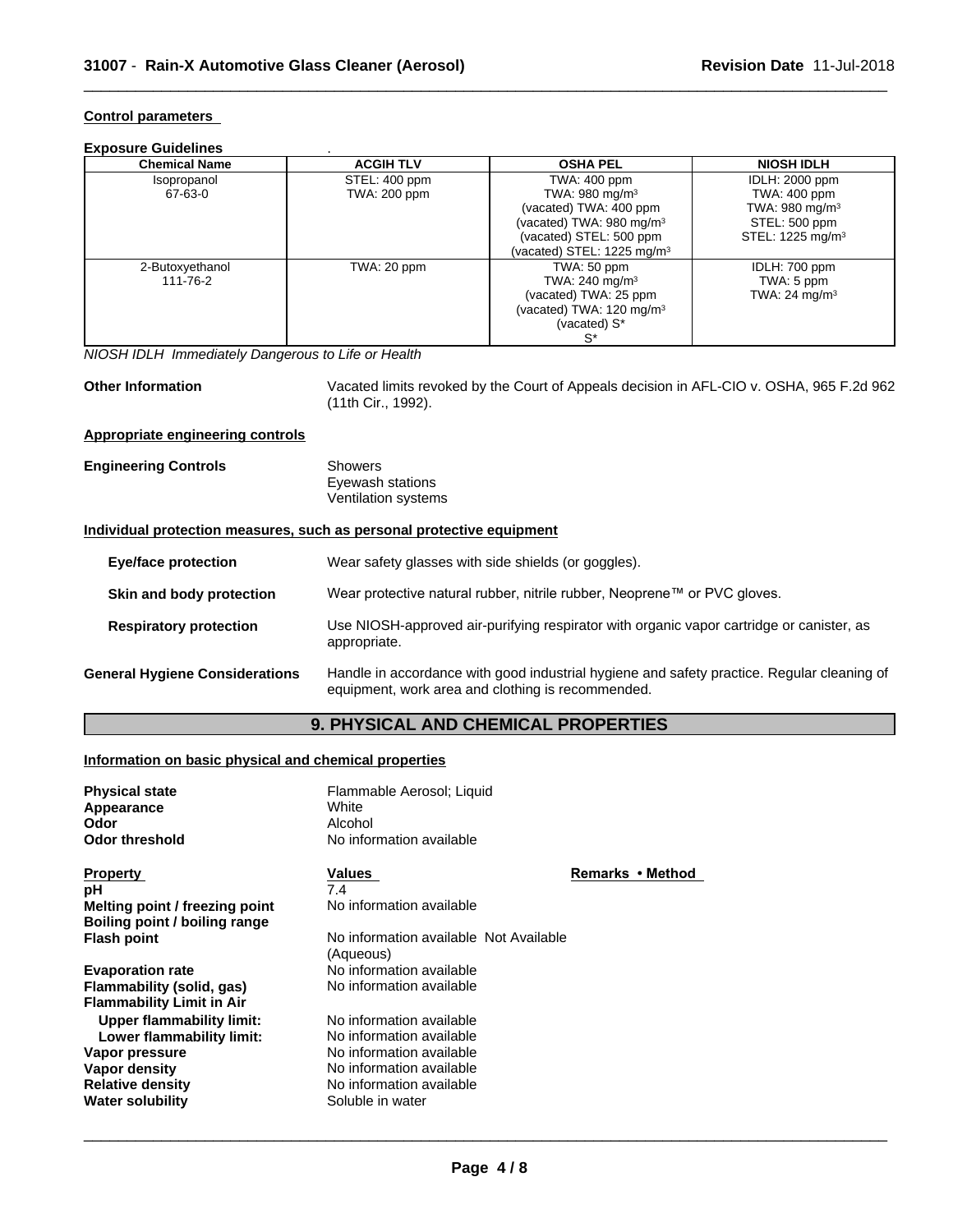| Solubility in other solvents     |
|----------------------------------|
| <b>Partition coefficient</b>     |
| <b>Autoignition temperature</b>  |
| <b>Decomposition temperature</b> |
| <b>Kinematic viscosity</b>       |
| <b>Dynamic viscosity</b>         |
| <b>Explosive properties</b>      |
| <b>Oxidizing properties</b>      |

#### **Other Information**

**VOC Content (%)**<br>Density

**Explosive properties** No information available **No information available Solubility in other solvents** No information available **No information available No information available No information available Kinematic viscosity** No information available **No information available** 

**Softening point**<br> **Molecular weight**<br> **Molecular weight**<br> **Molecular weight**<br> **Molecular weight** No information available<br>3.73095 **Density** 0.99 g/cm3 **Bulk density** No information available

# **10. STABILITY AND REACTIVITY**

 $\overline{\phantom{a}}$  ,  $\overline{\phantom{a}}$  ,  $\overline{\phantom{a}}$  ,  $\overline{\phantom{a}}$  ,  $\overline{\phantom{a}}$  ,  $\overline{\phantom{a}}$  ,  $\overline{\phantom{a}}$  ,  $\overline{\phantom{a}}$  ,  $\overline{\phantom{a}}$  ,  $\overline{\phantom{a}}$  ,  $\overline{\phantom{a}}$  ,  $\overline{\phantom{a}}$  ,  $\overline{\phantom{a}}$  ,  $\overline{\phantom{a}}$  ,  $\overline{\phantom{a}}$  ,  $\overline{\phantom{a}}$ 

#### **Reactivity**

Stable under normal use

#### **Chemical stability**

Stable under recommended storage conditions

#### **Possibility of Hazardous Reactions**

None under normal processing.

#### **Conditions to avoid**

Keep away from all heat sources, open flames and other sources of ignition. Temperatures >50 °C / 122 °F.

#### **Incompatible materials**

None known

#### **Hazardous Decomposition Products**

Carbon oxides

### **11. TOXICOLOGICAL INFORMATION**

#### **Information on likely routes of exposure**

| <b>Inhalation</b>   | May cause irritation of respiratory tract.                                         |
|---------------------|------------------------------------------------------------------------------------|
| Eye contact         | Contact with eyes may cause irritation. May cause redness and tearing of the eyes. |
| <b>Skin contact</b> | May cause skin irritation and/or dermatitis.                                       |
| Ingestion           | Ingestion may cause irritation to mucous membranes.                                |

| <b>Chemical Name</b>                  | Oral LD50            | <b>Dermal LD50</b>      | <b>Inhalation LC50</b>                |  |
|---------------------------------------|----------------------|-------------------------|---------------------------------------|--|
| Dejonized Water<br>$> 90$ mL/kg (Rat) |                      |                         |                                       |  |
| 17732-18-5                            |                      |                         |                                       |  |
| <b>Isopropanol</b>                    | $= 1870$ mg/kg (Rat) | $= 4059$ mg/kg (Rabbit) | $= 72600$ mg/m <sup>3</sup> (Rat) 4 h |  |
| 67-63-0                               |                      |                         |                                       |  |
| 2-Butoxyethanol                       | $= 470$ mg/kg (Rat)  | $= 99$ mg/kg (Rabbit)   | $= 450$ ppm (Rat) 4 h                 |  |
| 1111-76-2                             |                      |                         |                                       |  |

#### **Information on toxicological effects**

**Symptoms** No information available.

**Delayed and immediate effects as well as chronic effects from short and long-term exposure**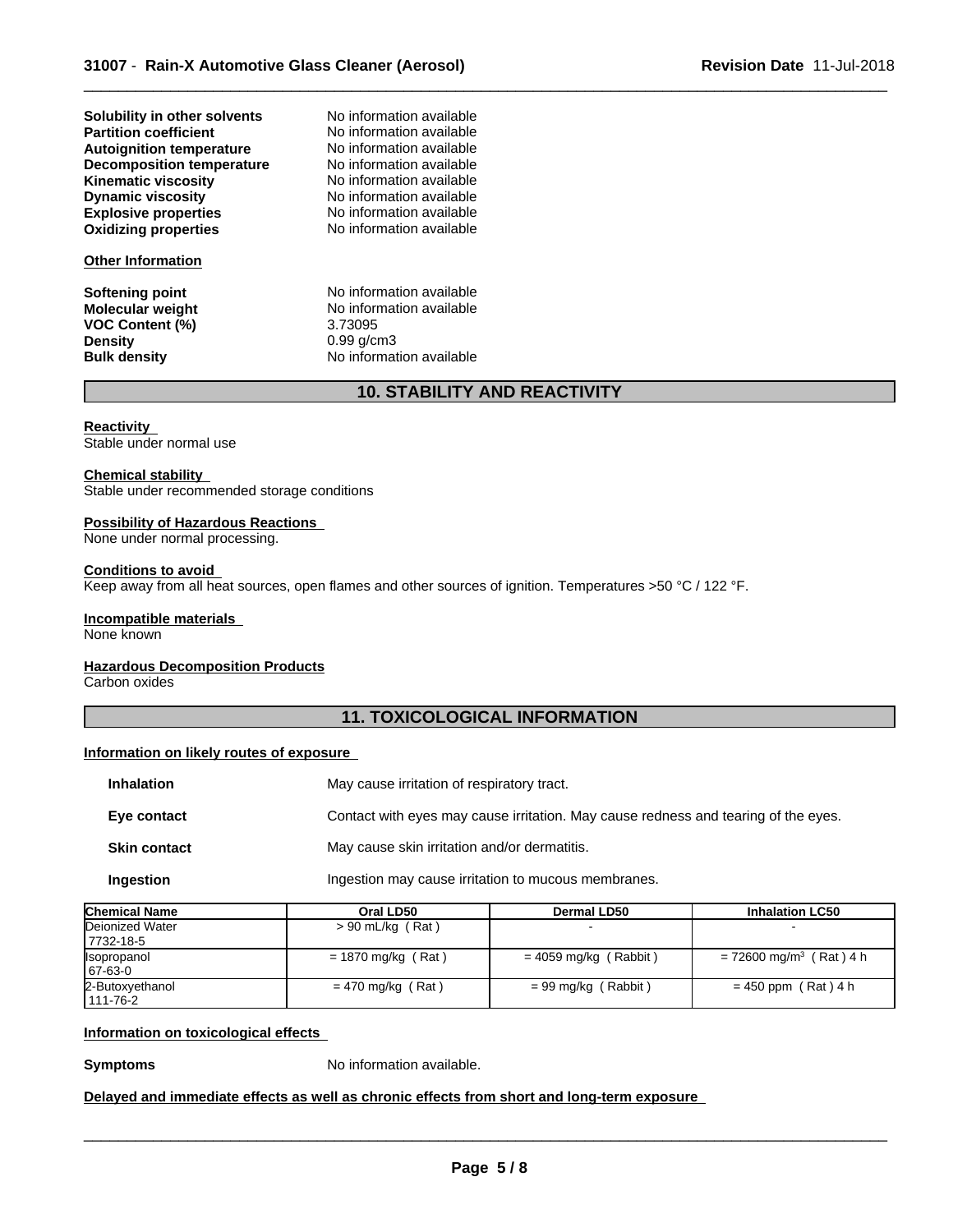| <b>Sensitization</b>                                                                                                                            | No information available.<br>No information available. |                                                                                          |            |             |
|-------------------------------------------------------------------------------------------------------------------------------------------------|--------------------------------------------------------|------------------------------------------------------------------------------------------|------------|-------------|
| <b>Germ cell mutagenicity</b><br>Carcinogenicity                                                                                                |                                                        | The table below indicates whether each agency has listed any ingredient as a carcinogen. |            |             |
| <b>Chemical Name</b>                                                                                                                            | <b>ACGIH</b>                                           | <b>IARC</b>                                                                              | <b>NTP</b> | <b>OSHA</b> |
| <b>Isopropanol</b><br>67-63-0                                                                                                                   |                                                        | Group 3                                                                                  |            | X           |
| 2-Butoxyethanol<br>111-76-2                                                                                                                     | A <sub>3</sub>                                         | Group 3                                                                                  |            |             |
| IARC (International Agency for Research on Cancer)<br>Group 1 - Carcinogenic to Humans<br>Not classifiable as a human carcinogen<br>X - Present |                                                        | OSHA (Occupational Safety and Health Administration of the US Department of Labor)       |            |             |
| May cause adverse effects on the bone marrow and blood-forming system. May cause<br><b>Chronic toxicity</b><br>adverse liver effects.           |                                                        |                                                                                          |            |             |
| <b>Target Organ Effects</b><br>Blood, Central nervous system, Eyes, Hematopoietic System, kidney, Liver, Respiratory<br>system, Skin.           |                                                        |                                                                                          |            |             |
| The following values are calculated based on chapter 3.1 of the GHS document.                                                                   |                                                        |                                                                                          |            |             |
| ATEmix (oral)                                                                                                                                   | 26097 mg/kg                                            |                                                                                          |            |             |
| ATEmix (dermal)                                                                                                                                 | 47332 mg/kg                                            |                                                                                          |            |             |
| ATEmix (inhalation-dust/mist)                                                                                                                   | $83.3$ mg/l                                            |                                                                                          |            |             |
| <b>ATEmix (inhalation-vapor)</b>                                                                                                                | 24987 mg/l                                             |                                                                                          |            |             |

 $\overline{\phantom{a}}$  ,  $\overline{\phantom{a}}$  ,  $\overline{\phantom{a}}$  ,  $\overline{\phantom{a}}$  ,  $\overline{\phantom{a}}$  ,  $\overline{\phantom{a}}$  ,  $\overline{\phantom{a}}$  ,  $\overline{\phantom{a}}$  ,  $\overline{\phantom{a}}$  ,  $\overline{\phantom{a}}$  ,  $\overline{\phantom{a}}$  ,  $\overline{\phantom{a}}$  ,  $\overline{\phantom{a}}$  ,  $\overline{\phantom{a}}$  ,  $\overline{\phantom{a}}$  ,  $\overline{\phantom{a}}$ 

# **12. ECOLOGICAL INFORMATION**

#### **Ecotoxicity**

3.98905 % of the mixture consists of component(s) of unknown hazards to the aquatic environment

#### **Persistence and degradability**

No information available.

#### **Bioaccumulation**

No information available.

### **Mobility**

Soluble in water.

| <b>Chemical Name</b>    | <b>Partition coefficient</b> |
|-------------------------|------------------------------|
| Liquefied Petroleum Gas | $\leq$ -2.8                  |
| 68476-86-8              |                              |
| Isopropanol             | 0.05                         |
| 67-63-0                 |                              |
| 2-Butoxyethanol         | 0.81                         |
| 111-76-2                |                              |

#### **Other adverse effects**

No information available

# **13. DISPOSAL CONSIDERATIONS**

| Waste treatment methods    |                                                                                                                                        |
|----------------------------|----------------------------------------------------------------------------------------------------------------------------------------|
| Disposal of wastes         | Recover or recycle if possible. Disposal should be in accordance with applicable regional,<br>national and local laws and regulations. |
| Contaminated packaging     | Do not reuse container.                                                                                                                |
| <b>US EPA Waste Number</b> | Not applicable                                                                                                                         |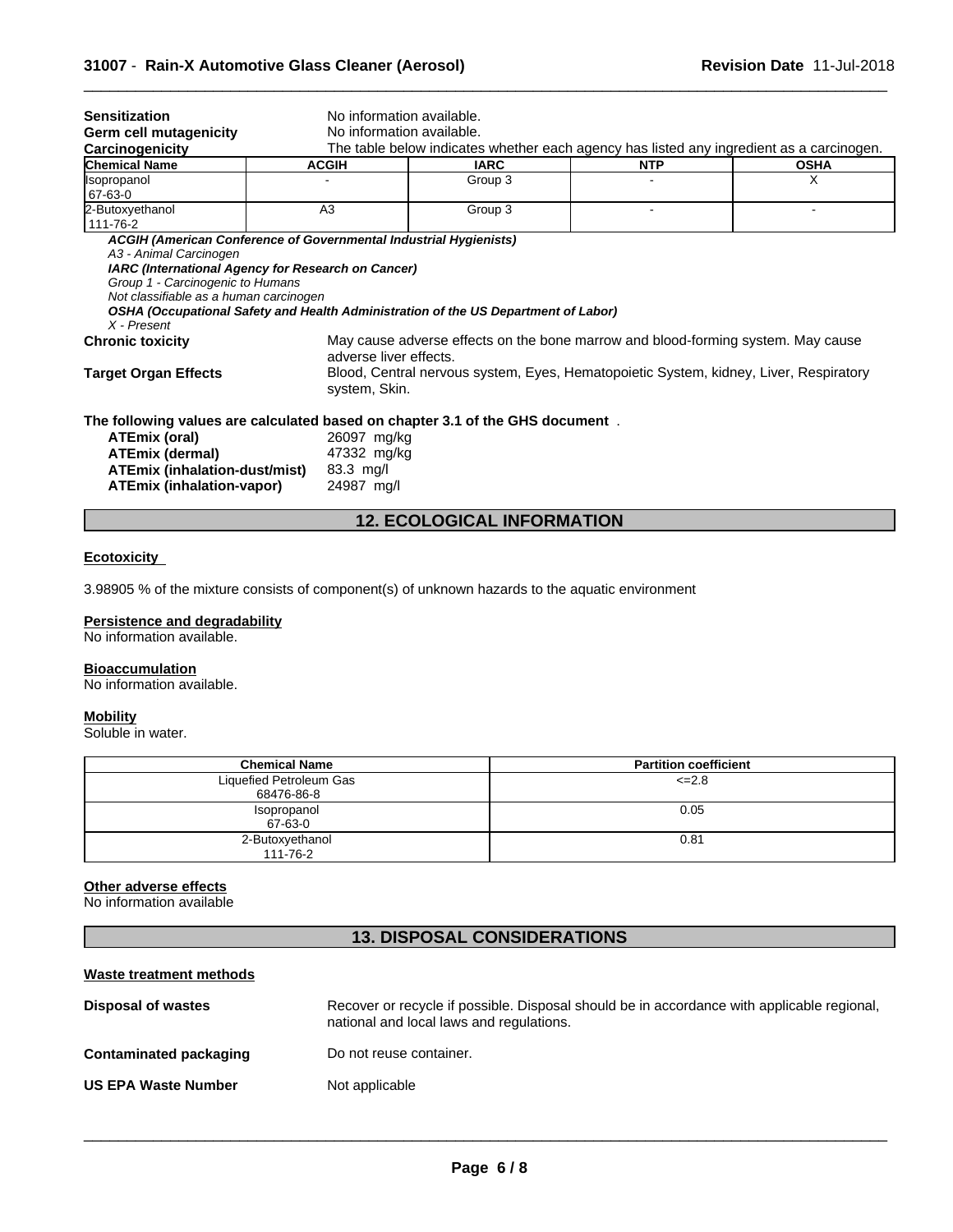This product contains one or more substances that are listed with the State of California as a hazardous waste.

| <b>Chemical Name</b> | <b>California Hazardous Waste Status</b> |
|----------------------|------------------------------------------|
| Isopropanol          | Toxic                                    |
| 67-63-0              | lanitable                                |

 $\overline{\phantom{a}}$  ,  $\overline{\phantom{a}}$  ,  $\overline{\phantom{a}}$  ,  $\overline{\phantom{a}}$  ,  $\overline{\phantom{a}}$  ,  $\overline{\phantom{a}}$  ,  $\overline{\phantom{a}}$  ,  $\overline{\phantom{a}}$  ,  $\overline{\phantom{a}}$  ,  $\overline{\phantom{a}}$  ,  $\overline{\phantom{a}}$  ,  $\overline{\phantom{a}}$  ,  $\overline{\phantom{a}}$  ,  $\overline{\phantom{a}}$  ,  $\overline{\phantom{a}}$  ,  $\overline{\phantom{a}}$ 

#### **14. TRANSPORT INFORMATION**

#### **DOT**

| <b>UN/ID No</b><br>Proper shipping name:<br><b>Hazard Class</b> | UN 1950<br>Aerosols, Flammable, Limited Quantity (LQ)<br>2.1 |  |
|-----------------------------------------------------------------|--------------------------------------------------------------|--|
| IATA                                                            |                                                              |  |
| <b>UN/ID No</b>                                                 | UN 1950                                                      |  |
| Proper shipping name:                                           | Aerosols, Flammable, Limited Quantity (LQ)                   |  |
| <b>Hazard Class</b>                                             | 2.1                                                          |  |
| IMDG                                                            |                                                              |  |
| UN/ID No                                                        | UN 1950                                                      |  |
| Proper shipping name:                                           | Aerosols, Flammable, Limited Quantity (LQ)                   |  |
| <b>Hazard Class</b>                                             | 2.1                                                          |  |

| <b>15. REGULATORY INFORMATION</b> |  |
|-----------------------------------|--|
|                                   |  |

#### **International Inventories TSCA** Complies **DSL/NDSL** Complies **EINECS/ELINCS** Complies **ENCS**<br> **IECSC**<br> **ECSC**<br> **Complies IECSC**<br> **IECSC**<br> **IECEL**<br>
Complies **KECL Complies**<br> **PICCS** Complies Complies **AICS** Complies

**Legend:** 

**TSCA** - United States Toxic Substances Control Act Section 8(b) Inventory **DSL/NDSL** - Canadian Domestic Substances List/Non-Domestic Substances List **EINECS/ELINCS** - European Inventory of Existing Chemical Substances/European List of Notified Chemical Substances **ENCS** - Japan Existing and New Chemical Substances **IECSC** - China Inventory of Existing Chemical Substances **KECL** - Korean Existing and Evaluated Chemical Substances **PICCS** - Philippines Inventory of Chemicals and Chemical Substances **AICS** - Australian Inventory of Chemical Substances

#### **US Federal Regulations**

#### **SARA 313**

Section 313 of Title III of the Superfund Amendments and Reauthorization Act of 1986 (SARA). This product contains a chemical or chemicals which are subject to the reporting requirements of the Act and Title 40 of the Code of Federal Regulations, Part 372

| <b>Chemical Name</b>                  | <b>SARA 313 - Threshold Values %</b> |
|---------------------------------------|--------------------------------------|
| Isopropanol - 67-63-0                 | 1.0                                  |
| 2-Butoxyethanol - 111-76-2            | 1.0                                  |
| <b>SARA 311/312 Hazard Categories</b> |                                      |
| Acute health hazard                   | No                                   |
| <b>Chronic Health Hazard</b>          | No                                   |
| Fire hazard                           | Yes                                  |
| Sudden release of pressure hazard     | No                                   |